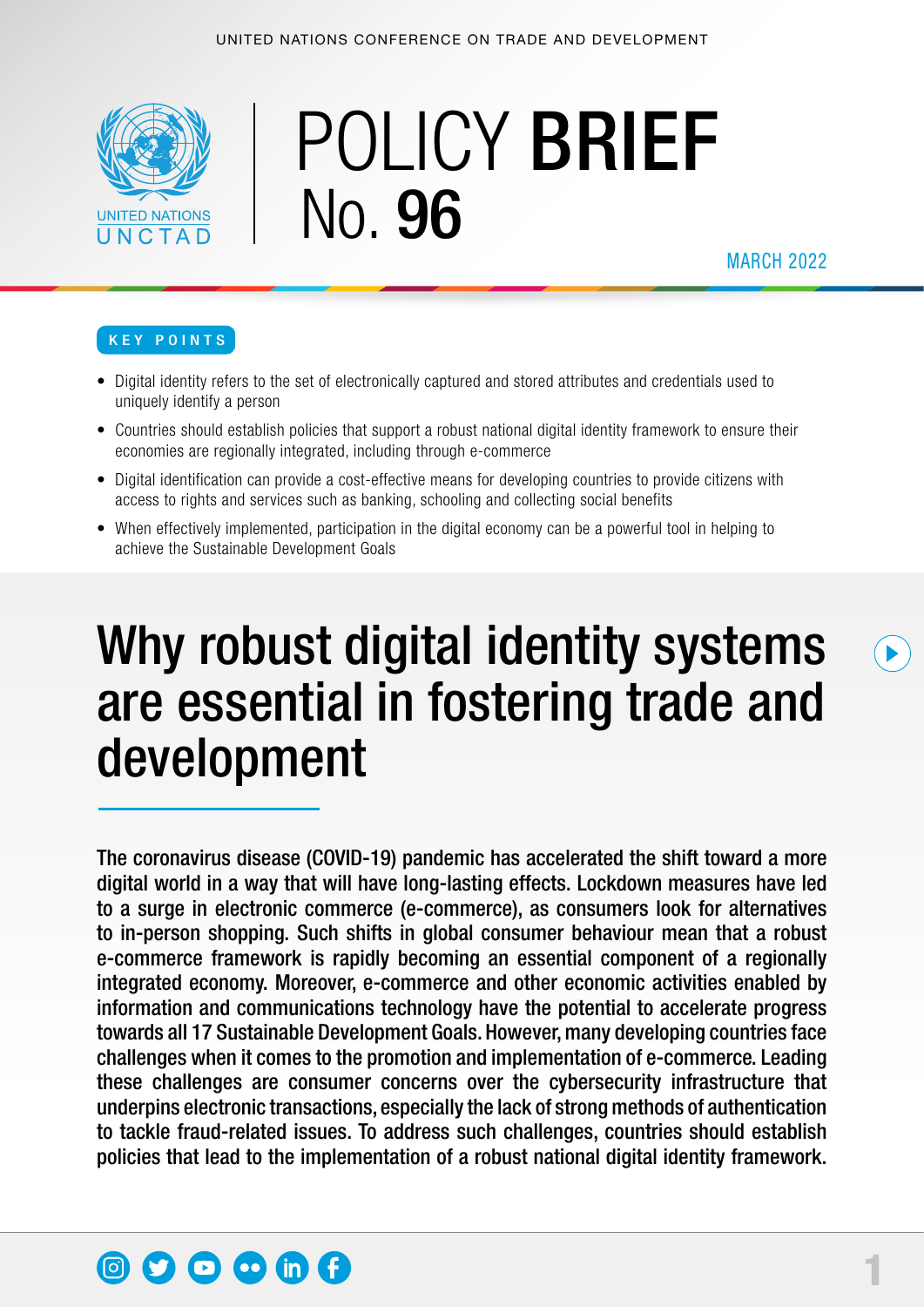Such implementation involves building policies on digital identity, defining the limits of data protection and digital identity, determining the scope of digital identity governance and assessing risks and solutions related to digital identity.1

#### The key to unlocking a more inclusive digital economy

Radically new social and economic opportunities have emerged for Governments, the private sector and individuals through the rise of digital technologies. Access to new information, resources and opportunities are emerging every day, and the speed of development is particularly fast with regard to e-commerce. Companies are leveraging e-commerce and other digital platforms to reach new clients, improve productivity and develop new business models.

Since 2017, UNCTAD has been working closely with developing countries and the least developed countries, through its eTrade Readiness Assessment programme, to consider key areas, including payment solutions, to help ensure that countries are prepared to benefit from the digital transformation. The digital economy presents a significant opportunity for economic growth and employment, yet one thing is clear: economies should be underpinned by a reliable digital identity framework.



Digital identity refers to the set of electronically captured and stored attributes and credentials used to uniquely identify a person. An individual's digital identity can include biographic data (e.g. name and date of birth), biometric data (e.g. fingerprints and facial features) and/or government-issued identification. Digital identity systems provide technology-based solutions for identification to uniquely establish a person's identity and verify credentials. This ensures that an identity can be securely and unambiguously asserted and verified through electronic means, for the delivery of services across Governments and the private sector.

Establishing a reliable system of digital identity is critical, to enable every person to fully participate in society and the economy. As such, it is the key to unlocking a more inclusive digital economy.

Digital identification can provide a cost-effective means whereby emerging economies can provide citizens with access to rights and services, including the ability to open a bank account, attend school, access health services, collect social benefits, seek legal protection and safely engage in online transactions. For example, in one report, emerging economies, through the use of digital identity, are estimated to have the potential to achieve an average benefit of 6 per cent of gross domestic product in 2030.<sup>2</sup>



<sup>1</sup> See UNCTAD, 2020, *Digital Identity for Trade and Development: TrainForTrade[Train for Trade programme] Case Studies in South-East Asia* (United Nations publication, Geneva).

<sup>2</sup> McKinsey Global Institute, 2019, *Digital Identification: A Key to Inclusive Growth*, Washington, D.C.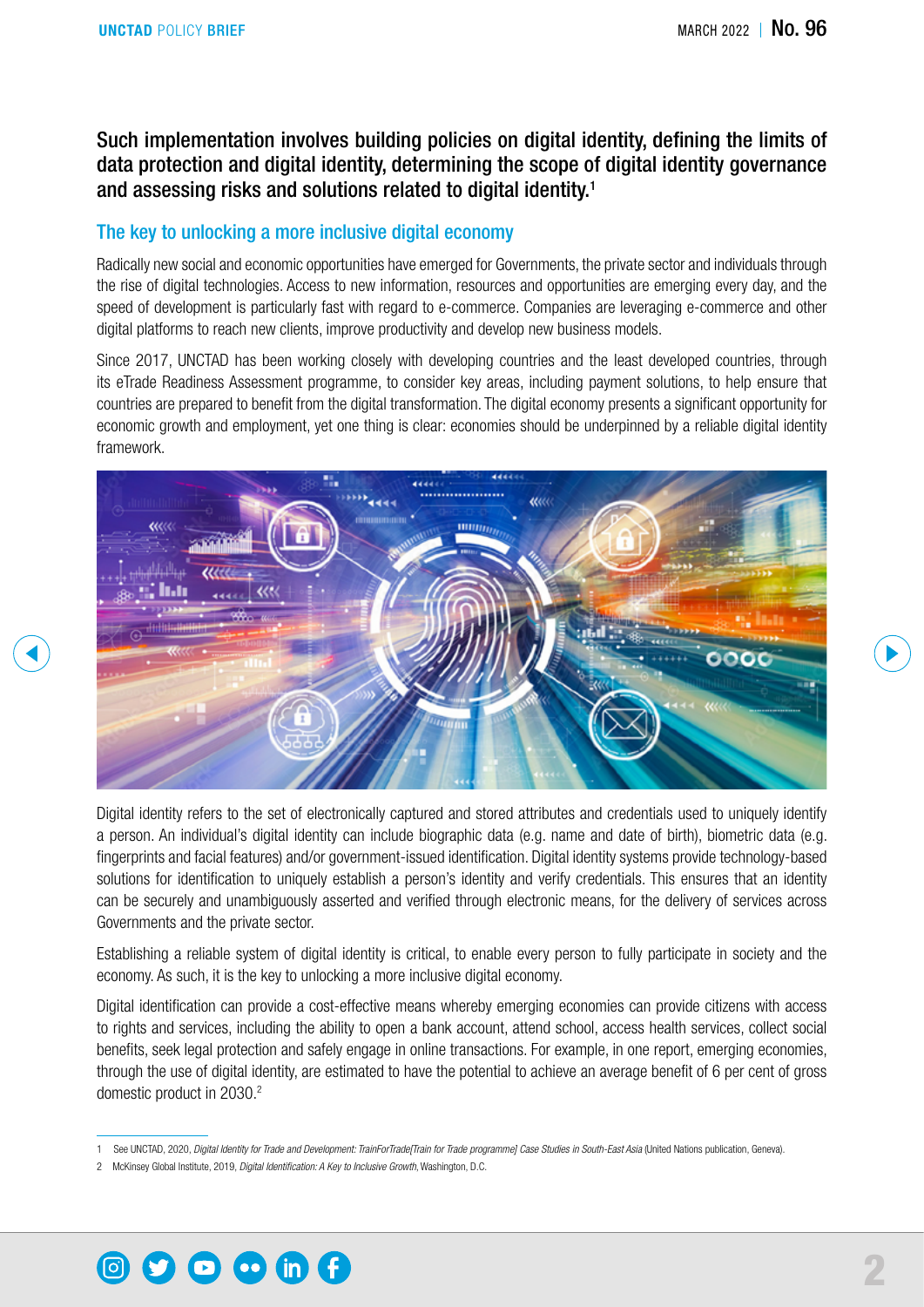Many developed economies have made advancements in this area and developing countries are also implementing initiatives. For example, in India, the Aadhaar national digital identification system has directly led to the opening of over 150 million new bank accounts, many of which are for people previously unable to open an account.<sup>3</sup> In addition, member countries of the Association of Southeast Asian Nations are seeking to leverage the region's digital integration framework by, among others, facilitating trade, protecting data and enabling seamless digital payments, including extending financial inclusion to underserved populations.4

#### Contributions to sustainable development

E-commerce is introducing a wide range of new opportunities to connect the unconnected to global trade, thereby contributing to economic growth, inclusive trade and job creation across developing countries. Ensuring countries are equipped with a reliable digital identification system is an essential part of creating a robust e-commerce system and is crucial to achieving inclusive development. With smart policies in place, the digital economy can be a powerful vehicle for helping to achieve the Sustainable Development Goals.

E-commerce and other economic activities enabled by information and communications technology have the potential to accelerate progress towards all 17 Goals. For example, digital technologies can allow women to directly participate in e-commerce trading and the e-commerce ecosystem and can therefore serve as a powerful tool for achieving gender equality. E-commerce and digitally enabled trade can support productive activities, decent job creation, entrepreneurship, creativity and innovation. In addition, e-commerce is encouraging the formalization and growth of microenterprises and small and medium-sized enterprises in both developing and developed countries. Cross-border e-commerce is also helping to significantly increase exports from developing countries, including the least developed countries.<sup>5</sup>

However, the potential for development should be balanced with the reality that many developing countries lack the capacity to fully engage in e-commerce. This is due to a range of factors, including a lack of access to information and communications technology infrastructure, transportation and logistical challenges, a lack of secure payment solutions and weak legal frameworks on data, consumer rights and intellectual property protection. The current e-commerce landscape is also skewed against latecomers and smaller players, in particular those from developing countries. Therefore, to ensure that e-commerce contributes to sustainable development, policies need to be carefully considered, to ensure that they maximize positive effects while mitigating and eliminating negative effects.

The establishment of a reliable digital identity system is the essential foundation for robust e-commerce sectors that form part of regionally integrated economies. E-commerce is economic in nature yet should not be considered in isolation from other areas of development. Digital identity is important as part of a holistic approach to achieving sustainable development. In this regard, Sustainable Development Goal 16, to promote peaceful and inclusive societies for sustainable development, provide access to justice for all and build effective, accountable and inclusive institutions at all levels, includes target 16.9 to, by 2030, provide legal identity for all, including birth registration.

#### Considerations for policymakers

A number of policy recommendations have been elaborated based on discussions during the TrainForTrade four-year project on leapfrogging skills development in e-commerce in South-East Asia in the framework of the 2030 Agenda for Sustainable Development.<sup>6</sup> These policy recommendations aim to support national and regional priorities and help deliver tangible results for the inclusive and sustainable development of digital identity as an integral part of a broader e-commerce framework.



<sup>3</sup> World Bank, 2020, *The Digital Economy in South-East Asia: Strengthening the Foundations for Future Growth*, Washington, D.C.

<sup>4</sup> Association of Southeast Asian Nations, 2019, Digital integration framework action plan 2019-2025, available at [https://asean.org/our-communities/economic-community/asean-e](https://asean.org/our-communities/economic-community/asean-e-commerce/key-documents/)[commerce/key-documents/](https://asean.org/our-communities/economic-community/asean-e-commerce/key-documents/) (accessed 10 February 2022).

<sup>5</sup> UNCTAD, 2020, The intricacies, impact and opportunities of e-commerce for trade and development, 22 June, available at [https://unctad.org/news/intricacies-impact-and-opportunities](https://unctad.org/news/intricacies-impact-and-opportunities-e-commerce-trade-and-development)[e-commerce-trade-and-development](https://unctad.org/news/intricacies-impact-and-opportunities-e-commerce-trade-and-development) (accessed 10 February 2022).

<sup>6</sup> See <https://tft.unctad.org/projects/trainfortrade-project-in-south-east-asia/> (accessed 10 February 2022). The recommendations were validated at a restitution workshop held in Indonesia from 6 to 9 December 2021, which included 110 participants from 17 countries.